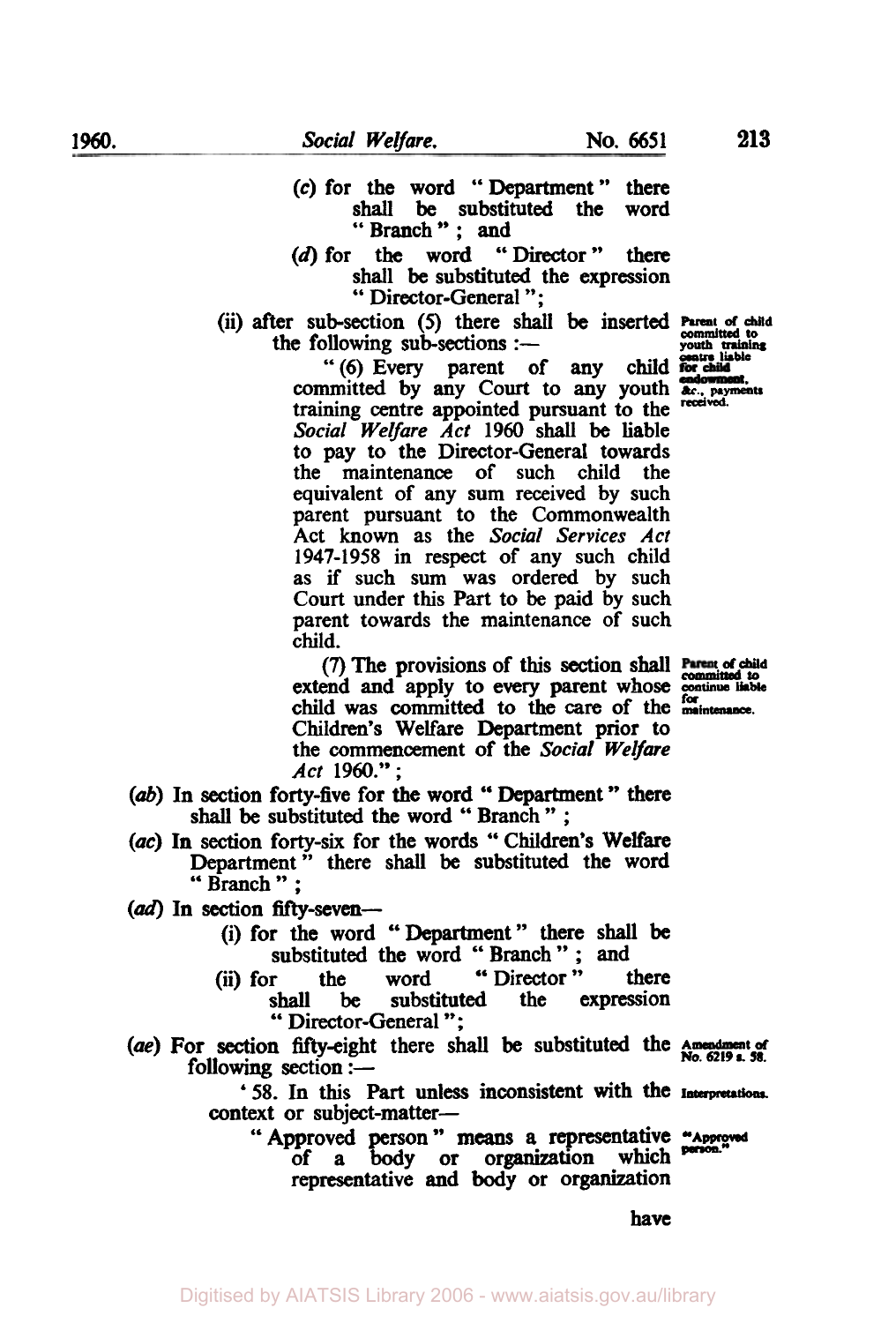|                                                                                    | have<br>been<br>approved<br>by<br>the<br>Attorney-General pursuant to<br>the<br>provisions of the Adoption of Children<br>Act 1958.                                                                                                                 |  |  |
|------------------------------------------------------------------------------------|-----------------------------------------------------------------------------------------------------------------------------------------------------------------------------------------------------------------------------------------------------|--|--|
| " Infant."                                                                         | "Infant" means a child under the age of five<br>years.                                                                                                                                                                                              |  |  |
| "Registered<br>house."                                                             | "Registered house" means a house registered<br>under this Part.                                                                                                                                                                                     |  |  |
| " Registered<br>person."                                                           | "Registered person" means a<br>person<br>registered as the occupier of a registered<br>house under this Part.                                                                                                                                       |  |  |
| "Relative."                                                                        | "Relative" in respect of an infant means the<br>father or mother of the infant, the father<br>mother brother or sister of a parent of<br>the infant, the brother or sister of the<br>infant or a child of the brother or sister of<br>the infant.': |  |  |
| Amendment of<br>No. 6219 s. 59.                                                    | $(af)$ In section fifty-nine-                                                                                                                                                                                                                       |  |  |
|                                                                                    | (i) after paragraph $(d)$ there shall be inserted the<br>following paragraph :-                                                                                                                                                                     |  |  |
| Part VII. not to<br>apply to<br>placement of<br>infants by<br>approved<br>persons. | " (da) any placement of an infant effected<br>by an approved person;"; and                                                                                                                                                                          |  |  |
|                                                                                    | (ii) in paragraph $(d)$ for the word "Department"<br>shall be substituted the<br>there<br>word<br>"Branch";                                                                                                                                         |  |  |
| Amendment of<br>No. 6219 s. 60.                                                    | (ag) In sub-section (2) of section sixty after the word<br>"registered" there shall be inserted the words<br>"unless he is the person in charge of an institution<br>approved under section fourteen of this Act";                                  |  |  |
|                                                                                    | $(ah)$ In section sixty-two-<br>(i) in sub-section (2) for the words "Children's<br>Welfare Department" there shall<br>be<br>substituted the word "Branch"; and                                                                                     |  |  |
|                                                                                    | (ii) for the word "Director" (wherever occurring)<br>there shall be substituted the expression<br>"Director-General":                                                                                                                               |  |  |
|                                                                                    | (aj) In section sixty-five for the words "Children's Welfare<br>Department" there shall be substituted the word<br>"Branch":                                                                                                                        |  |  |
| Amendment of<br>No. 6219 s. 66.                                                    | (ak) In section sixty-six for the words "from a<br>registered house" there shall be substituted the<br>words "from any house pursuant to the provisions of<br>section sixty-two or section sixty-eight of this Act";                                |  |  |

*(al)* **For**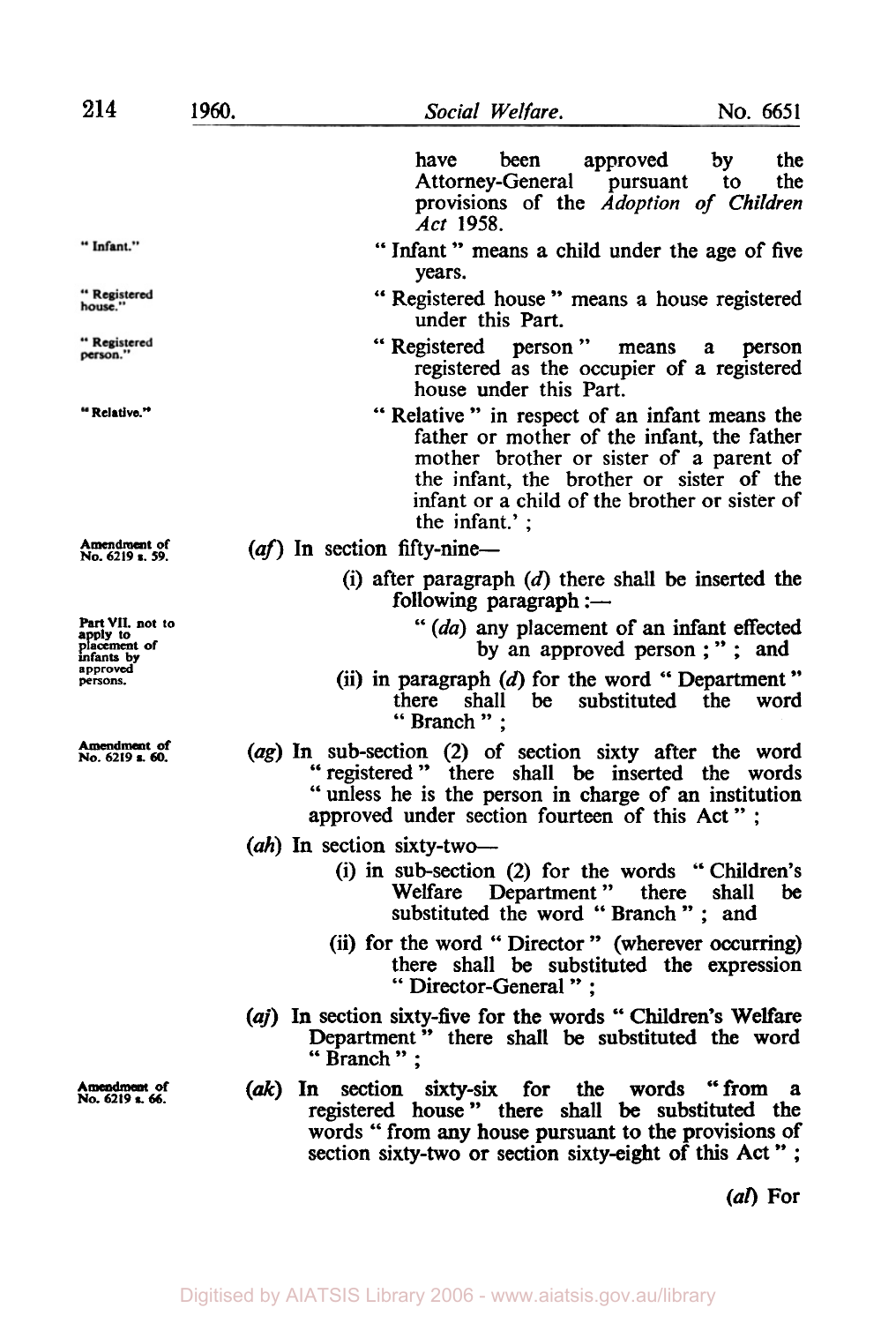- 
- (al) For section sixty-seven there shall be substituted the  $\frac{\text{Amendment of}}{\text{hole, }6219 \text{ s. }67.}$

" 67. (I) Except in any case where the registered **Provisions**  person requests the Director-General in writing registered **person** that the provisions of this section shall not apply and the Director-General approves, the following provisions shall apply with respect to any infant received into any house registered under this Part at which such infants are received in consideration of payments for maintenance (including rearing and nursing) at a rate not greater than the rate determined by the Minister pursuant to section twenty-nine of this Act for children placed out in approved children's homes :-

- **houses where charges for maintenance not higher than rate determined by the Minister for children placed out in approved children's homes.**
- *(a)* Any person who desires to board out an infant in a registered house shall make application to the Director-General in the prescribed form and shall include in such application a statement of the amount which he will pay weekly to the Director-General for the maintenance of such infant ;
- (b) No infant shall be **so** boarded out at a rate greater than the rate determined as aforesaid ;
- *(c)* Payments for the maintenance of such infant shall be made through the Director-General and in no other way ;
- (d) When such payments fall into arrear for a period of four weeks at any one time the Director-General shall endorse the application accordingly and the application **so** endorsed shall for all purposes be deemed to be an order admitting the infant to the care of the Branch ;

**(2)** Any application under this section may be granted or refused by the Director-General in his discretion " ;

(am) For section sixty-eight there shall be substituted the Amendment of **FOLLOWING** section :-

"68. (I) If any person takes over the entire care and charge of any infant to the exclusion of **General by person taking**  its parents or guardians such person shall within over entire care

**infant.**  Notice to<br>Director-

fourteen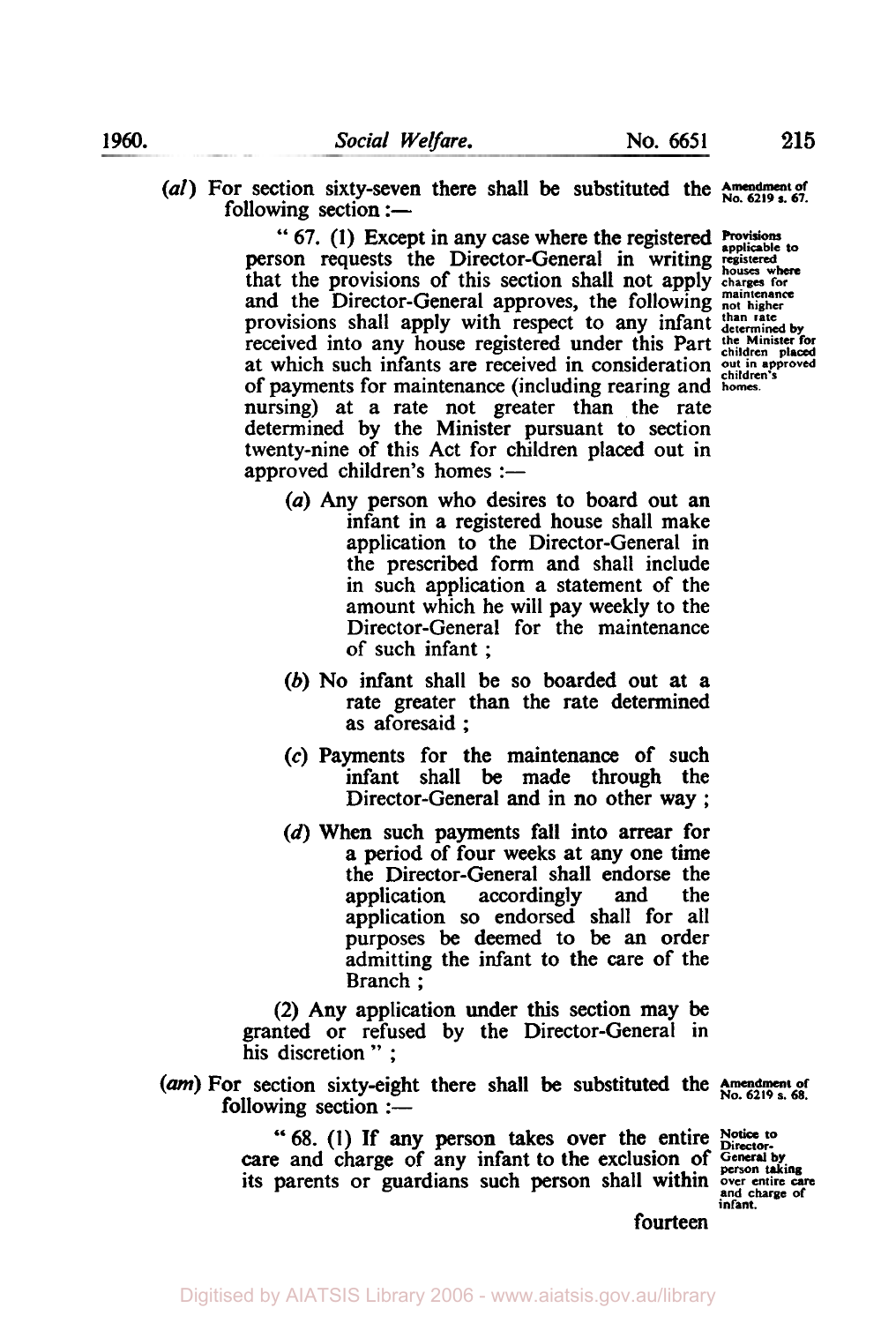Director-<br>General may **General may investigate circumstances. &c.. of infant.** 

**Minister may direct removal of infant.** 

**Powers of**  *Director-General* **upon removal of infant.** 

**Penalty.** 

Provisions of section not to<br>excuse from making any<br>registration equired under Part.

fourteen days after **so** doing give or send notice thereof to the Director-General and such person shall in such notice state his or her name and place of residence and occupation and the name and age of such infant and the name and address of the person from whom such infant was received.

(2) Upon receipt of any information that any person has taken over the entire care and charge of any infant to the exclusion of its parents or guardians the Director-General may investigate the history and parentage of such infant and the circumstances of its coming into such care and charge.

(3) If the Director-General is of the opinion that it is in the best interests of such infant **so to** do he shall submit a report of the circumstances to the Minister who, if he is satisfied that it is in the public interest **so** to do, may direct that such infant be removed from such care and charge.

**(4)** Upon any such direction by the Minister the Director-General shall-

- *(a)* restore the infant to the custody of a parent ; or
- (b) transfer the infant to the care of a registered person upon the parent entering into an agreement with such registered person for the payment of maintenance ; or
- *(c)* remove the infant to a reception centre upon an application being made to a Children's Court to have the infant admitted to the care of the Branch and the Court may grant or refuse such<br>application and make an order application accordingly.

*(5)* Every person who fails to comply with the provisions of sub-section **(1)** of this section **shall**  be liable to imprisonment for a **term** of not more than three months or to **a** penalty of not more than Fifteen pounds.

(6) Nothing in this **Section** shall excuse any person from making **any** registration **required** by any other provision of this Part or from any penalty for omitting **so to** do.";

*(an)* In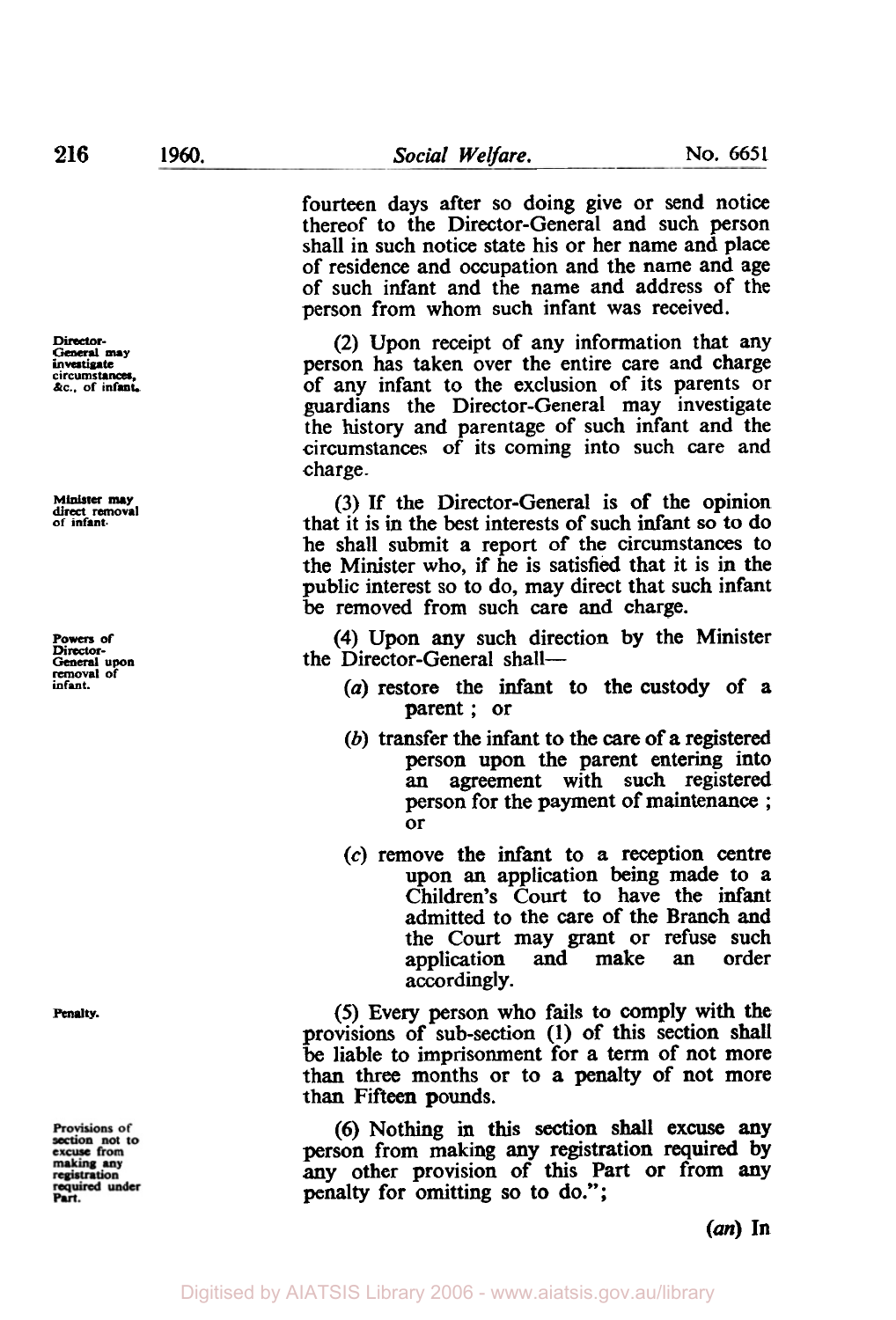(an) In section sixty-nine-<br>No. 6219 s. 69. **Amendment of** No. 6219 s. 69.

(i) for sub-section (I) there shall be substituted the following sub-section  $:$ —

> " (1) Any person who causes or Children not to curres or having the care thereof allows certain places **Without** *<sup>a</sup>*any child- **permit or beg alms,** && procures or having the care thereof allows

- 
- *(a)* who is not the holder of a permit for the purpose in force under this section to be employed (whether for reward or not)—
	- (i) in any place used for broadcasting or<br>telecasting pertelecasting formances ;
	- (ii) in any premises licensed according **to** law for public entertainments;
	- (iii) in any circus ;
	- (iv) in any place used wholly or in part for providing ment or amusement ;
	- (V) in any place **set** apart for spectators at any **sports** or in or adjacent to any way of access to or **egress**  from any such place ; or
	- (vi) in **any** place used for the photographing of scenes to be depicted in a cinematograph  $film-$

for the purpose of singing playing or performing or offering anything for sale ; **or** 

(b) **to** be in any place whatsoever for the purpose of begging or receiving alms or inducing the giving of alms under the

## pretence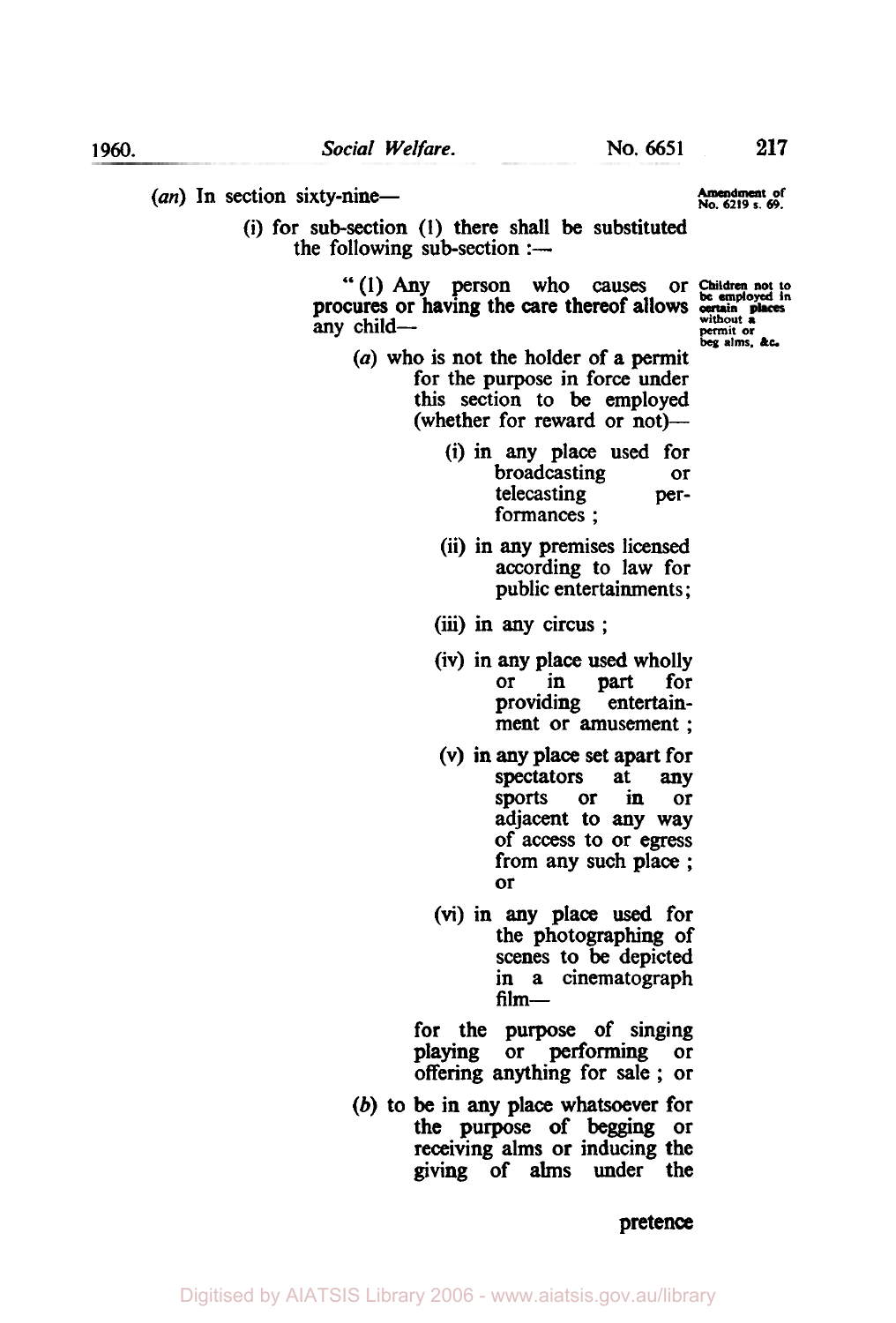pretence of singing playing or performing offering anything for sale or otherwise-

shall be guilty of an offence against this Act :

Provided however that the Minister may on the recommendation of the Director-General grant a special permit authorizing any child to be employed for a broadcasting or telecasting performance on any Sunday between the hours of eight o'clock in the forenoon and eight o'clock in the afternoon for the purposes of any religious programme sponsored by a church.";

- (ii) in sub-section (3) after the words " mentioned in" there shall be inserted the expression " paragraph  $(a)$  of ";
- (iii) in sub-section (6) for the word " ten " there shall be substituted the word " eleven "; and
- (iv) for the word " Director " (wherever occurring) there shall be substituted the expression " Director-General " ;

*(ao)* After sub-section (2) of section seventy-one there shall be inserted the following sub-sections :-

> " (3) If it appears to any justice, on information made before him on oath, that there is reasonable cause to suspect that any child is being neglected ill-treated or exposed as aforesaid in any place within the juridiction of such justice, he may issue a warrant authorizing any person named therein to search for any such child and when found to take such child to the nearest reception centre and such child shall, **as** soon as practicable thereafter, be brought before a Children's Court.

> **(4)** The justice may at the time of or after issuing such warrant issue another warrant for the arrest of any person accused of neglecting ill-treating or exposing any such child and may order proceedings to be taken for prosecuting any such person according to law.

> **(5)** Any person authorized by warrant under this section to search for any child being neglected ill-treated or exposed as aforesaid may enter (if need be, by force) any house building or other place specified in such warrant and may remove such child therefrom.

> > **(6)** Every

**Amendment of No.** *6219* **s. 71.** 

**Justice may issue warrant to search for child being**  neglected, vill-treated or **ill-treated or exposed and to apprehend such child.**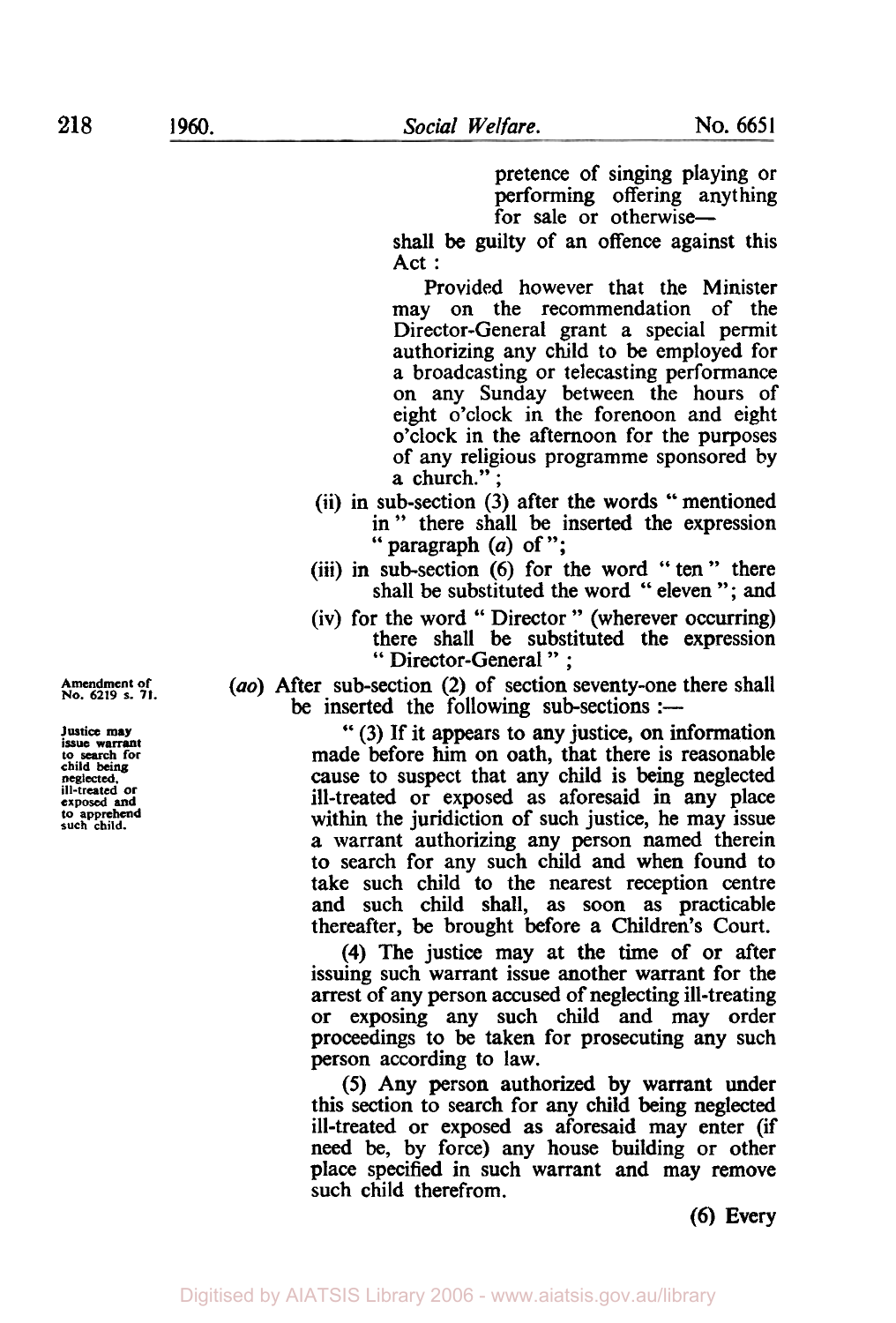(6) Every warrant issued under this section shall be addressed to and executed by some senior constable sergeant or other officer of police of higher rank, who shall be accompanied by the person making the information, if such person so desire, unless the justice otherwise directs." ;

(ap) In section seventy-two-

- (i) for paragraph *(a)* there shall be substituted
	- " $(a)$  directly or indirectly withdraws  $\frac{Pe_{\text{mality}}}{P_{\text{inducing}}}$ unlawfully any ward of the Branch or counsels or induces any such ward to abscond from any place in which or person under<br>whom he is placed by the placed by Director-General pursuant to section twenty-five of this Act ; or  $"$  ;
- (ii) in paragraph *(b)* for the words "centre, home or school" there shall be substituted the word "place" ;
- (aq) Sections seventy-three seventy-four and seventy-five Amendment of  $(aq)$  Sections seventy-three seventy-four and seventy-five  $a_{N0.6219 s. 74.}$ shall be repealed ;
- (ar) In sub-section (1) of section seventy-seven-
	- (i) the word " juvenile " (wherever occurring) shall be repealed;
	- the following paragraphs : $-$ (ii) after paragraph (b) there shall be inserted Regulations
		- " *(ba)* the boarding out placing in employment or otherwise of children admitted to the care of the Branch ;
		- (*bb*) allowances under Part V. of this Act;
		- *(bc)* prescribing standards to be observed for the care and welfare of inmates of reception centres children's homes schools and hostels "; and
	- (iii) in paragraph *(f)* for the words "for the purpose of the religious education ' there shall be substituted the words "for the purposes of the spiritual welfare and pastoral care":
- (as) In section eleven for the words "Director and the Amendment of deputy director " there shall be substituted the expression " Director-General " ; **and**

*(ut)* **In** 

**Amendment of** 

**inducing wards.** 

**Amendment of** 

with respect to **boarding** out, &c.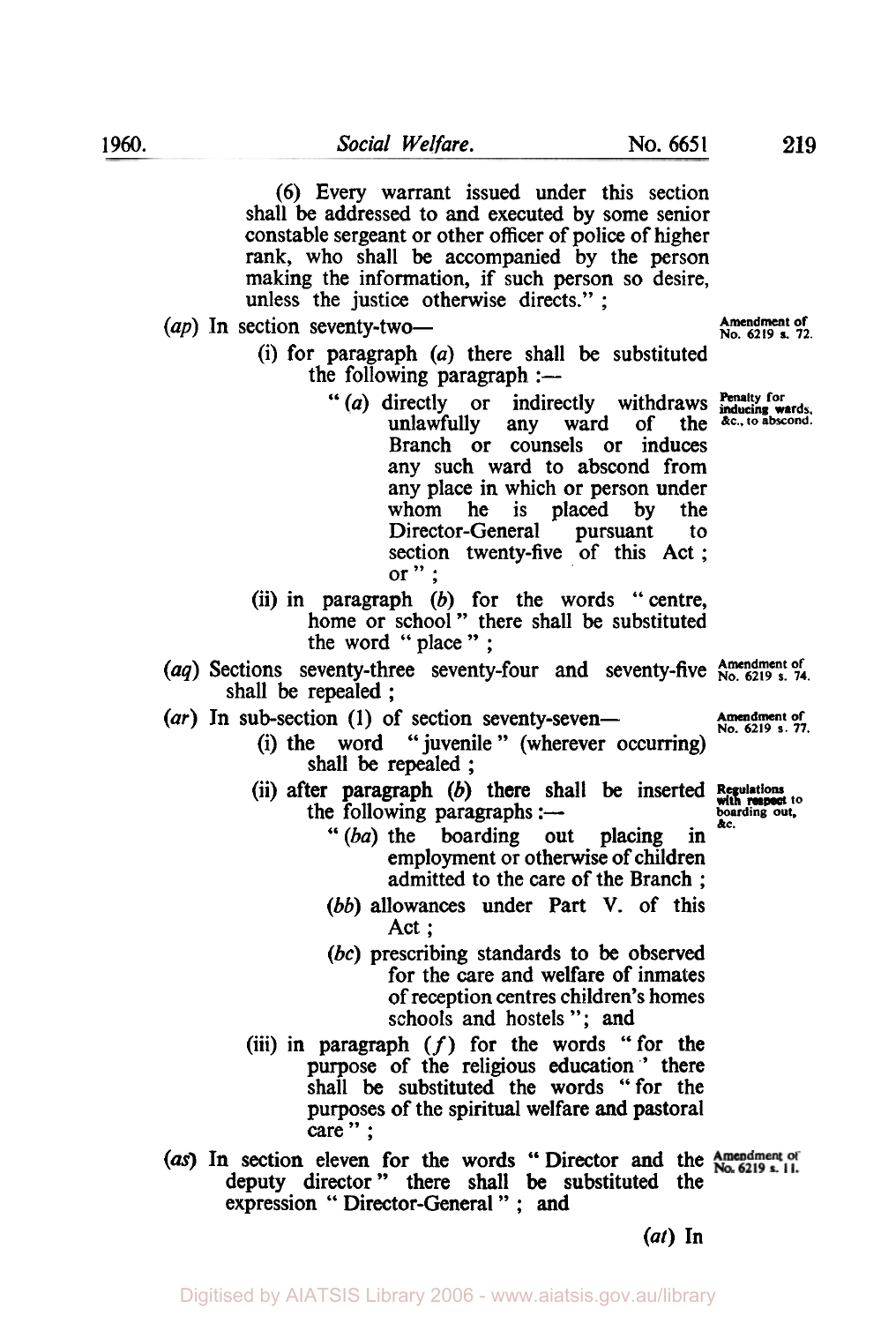*56,* **61, 63,** *64,* 

Amendment of *n* (*at*) In sections twenty-two, twenty-three, twenty-six, **23,** *32* **26 33, 27, 35, 28, 36:** twenty-seven, twenty-eight, thirty-two, thirty-three, **37 41** *50* **<sup>54</sup>**thirty-five, thirty-six, thirty-seven, forty-one, fifty, *65,* 66. fifty-four, fifty-six, sixty-one, sixty-three, sixty-four, sixty-five and sixty-six for the word "Director" (wherever occurring) there shall be substituted the expression '' Director-General ".

Amendment of **57.** The *Crimes Act* 1958 shall be amended as follows :-

*(a)* After section four hundred and seventy-six there shall be inserted the following section:-

> '' **476A.** Whenever imprisonment may by law be awarded for any indictable offence and the offender is a person under the age of twenty-one years at the date of his conviction, the Court may, having regard to the nature of the offence and to the age character and antecedents of the offender, in lieu of any sentence of imprisonment direct that the offender be detained in a youth training centre for a period of not more than three years :

> Provided that where the offender has been convicted in the same proceedings of more than one such offence the Court may direct that he be detained for an aggregate period of not more than three years in respect of all such offences." ;

- (b) In section five hundred and six for the interpretation of " Director " there shall be substituted the following  $interpretation :=$ 
	- ' " Director-General " means the Director-General of Social Welfare under the *Social Welfare Act* 1960 or the person for the time being acting in **his** stead.' ;
- *(c)* In section five hundred and seven for the word " Director " (wherever occurring) there shall be substituted the expression " Director-General " ;
- **(d)** For paragraph (b) of sub-section (2) of section five hundred and twenty-one there shall be substituted the following paragraph  $:$ 
	- " (b) the Director-General of Social Welfare ; and "
- **(e)** In section five hundred and thirty-seven **A** for the words "Director of Penal Services" there substituted the expression " Director-General of Social Welfare ".

**58. In** 

**Amendment** *of* **No. 6231 s.** *506.* 

**Amendment of No. 6231 s.** *507.* 

**Amendment of No. 6231 a. 521.**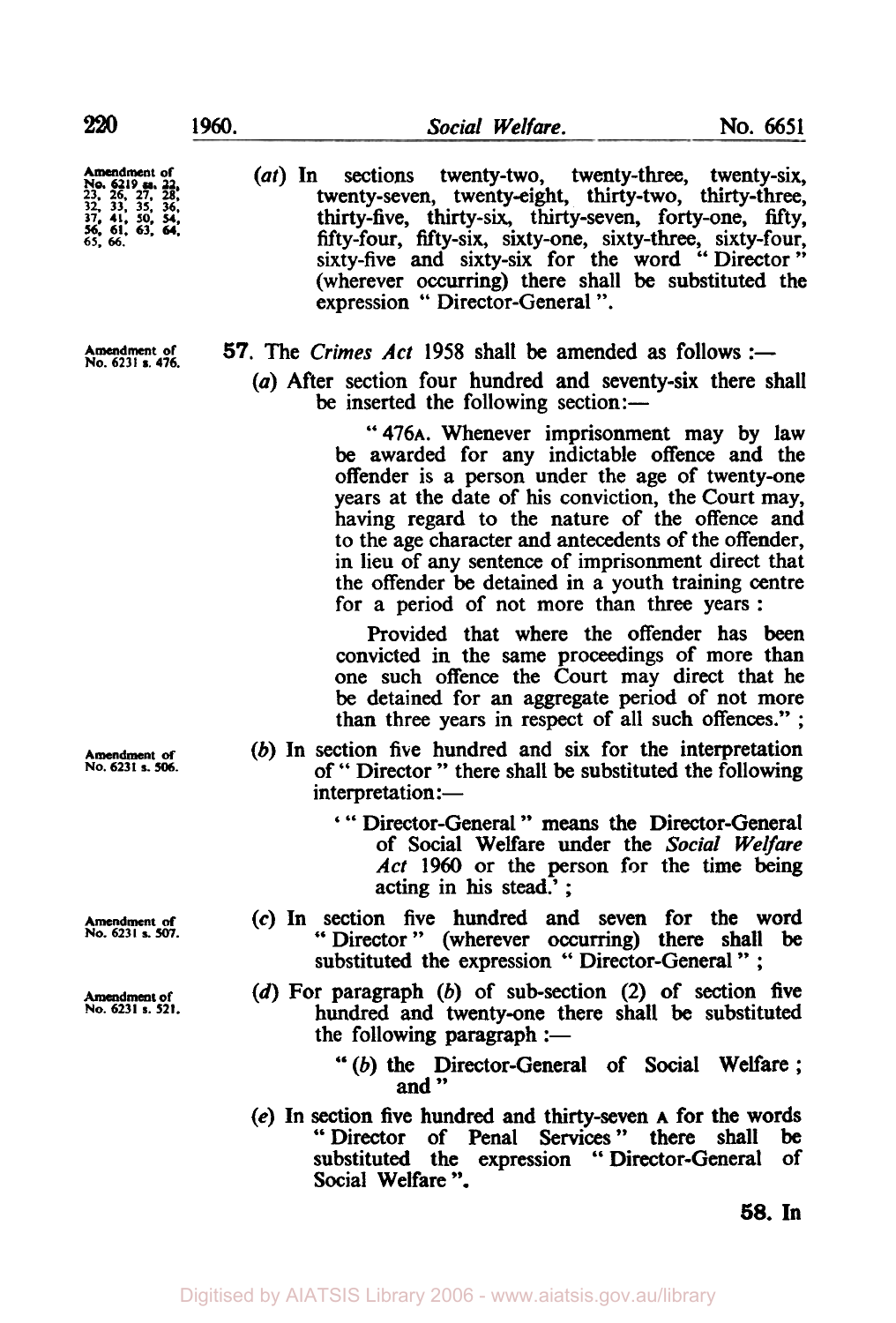**Amendment** *of*  (a) for the words "gaol police gaol prison or penal **Persons in youth** (a) for the words "gaol police gaol prison or penal **Persons in youth** *58.* In section twelve of the *Evidence Act* 1958 establishment " there shall be substituted the words **training** establishment " there shall be substituted the words **training** " gaol police gaol prison penal establishment  $\frac{\text{before}}{\text{without}}$ youth training centre or remand centre " ; and *habeas.*  (b) after the word "stipendiary" there shall be inserted the words "or special". **Amendment** *of*  **59.** The Gaols Act 1958 shall be amended as follows :-(a) in section three for the interpretation of "Director" there shall be substituted the following substituted the following interpretation :-' " Director-General " means the Director-General Interpretation (b) in section seven for the word "Director" there shall  $\lambda_{0.6259}^{\text{mendment of}}$ of Social Welfare under the *Social Welfare* **General "..**  *Act* 1960.' ; be substituted the expression " Director-General " ; **Repeal of provisions for appointment Director of PenaI** *services.*  **(c)** section nine **shall** be repealed ; (d) in section ten for the word " Director " there shall be  $\frac{\text{Amendment of}}{\text{No. 6259 s. 10}}$ (e) in section twelve for the word "Director" there shall Amendment of be substituted the expression "Director-General"; substituted the expression "Director-General": **(f)** section thirteen shall be repealed ; *Repeal of Repeal of Repeal of Repeal of Repeal of Repeal of Repeal of* **appointment** *of*  Penal *services*  **(g)** in section fourteen for the word " Director " there shall section fourteen for the word " Director " there shall  $\beta$  be substituted the expression " Director-General "; (h) in section twenty-two for the word "Director" **Amendment of** No. 6259 s. 22. (wherever **occurring)** there **shall** be substituted the expression " Director-General " ; (*i*) in section twenty-three for the word " Director " there  $\frac{\text{Amendment of}}{\text{shall}}$  be substituted the expression  $\frac{\text{Amendment of}}{\text{Au}}$ shall be substituted the expression "Director-General" ; (j) in section twenty-six for the word "Director" there **Amendment of**<br>(j) in section twenty-six for the word "Director" there **Amendment of No. 6259 s. 26.** shall be substituted the expression " Director-General " ;  $(k)$  in section twenty-eight for the word "Director" Amendment of  $\frac{1}{2}$  and  $\frac{1}{2}$  and  $\frac{1}{2}$  and  $\frac{1}{2}$  and  $\frac{1}{2}$  and  $\frac{1}{2}$  and  $\frac{1}{2}$  and  $\frac{1}{2}$  and  $\frac{1}{2}$  and  $\frac{1}{2}$  and  $\frac{1}{2}$  and there shall **be** substituted the expression " Director-General " ; (I) in **section** twenty-nine for **the** word " Director" (where *Amendment of No. 6259 s. 29.*  twice occurring) there **shall** be substituted the expression " Director-General " ;

acting **or deputy Director of**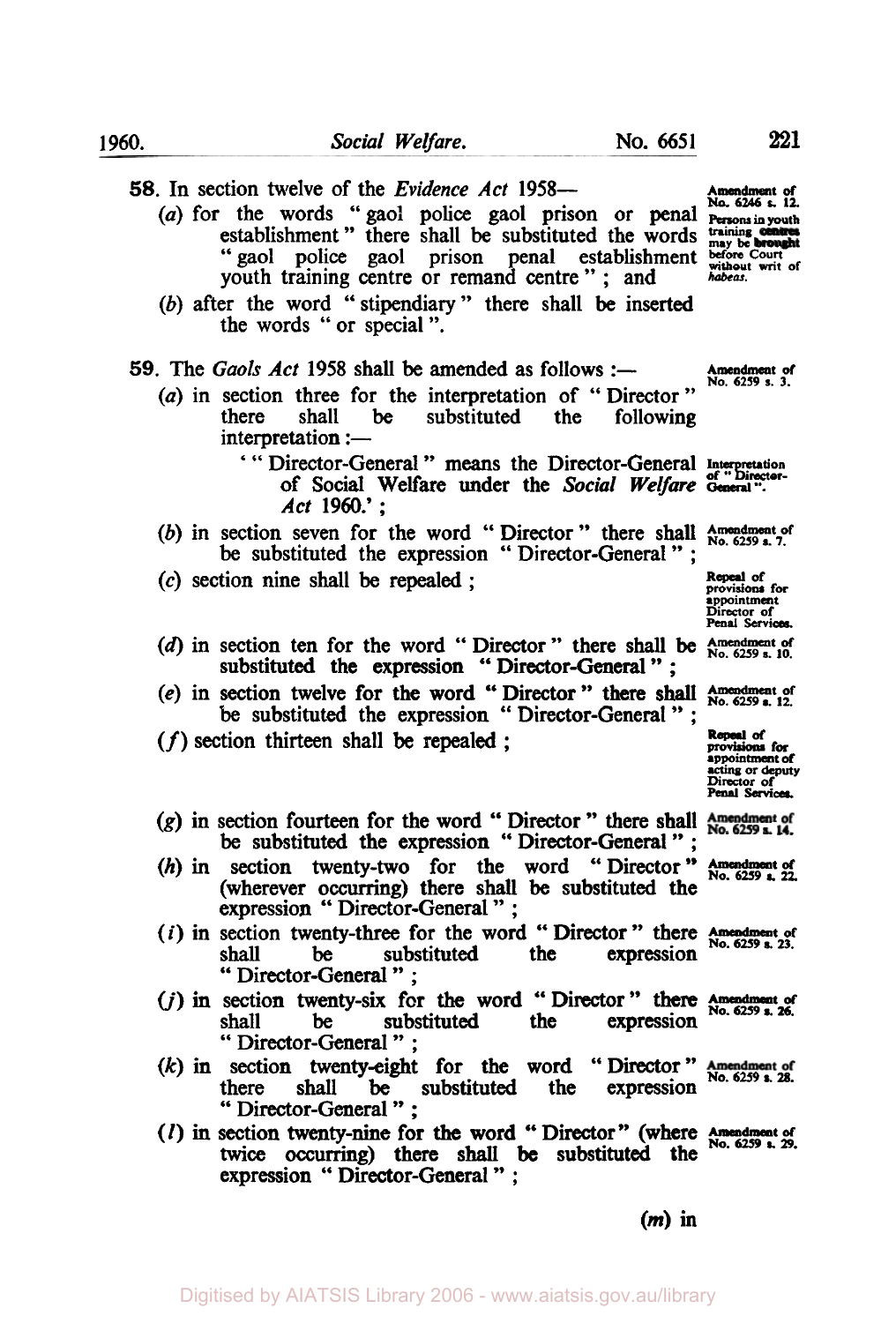| 222                                                                             | 1960.                 | Social Welfare.                                                                                                                                                                                    | No. 6651    |
|---------------------------------------------------------------------------------|-----------------------|----------------------------------------------------------------------------------------------------------------------------------------------------------------------------------------------------|-------------|
| Amendment of<br>No. 6259 s. 30.                                                 |                       | ( <i>m</i> ) in section thirty for the word "Director" there shall<br>be substituted the expression "Director-General";                                                                            |             |
| Amendment of<br>No. 6259 s. 31.                                                 |                       | $(n)$ in sub-section (3) of section thirty-one for the word<br>" Director" there shall be substituted the expression<br>"Director-General":                                                        |             |
| Amendment of<br>No. 6259 s. 33.                                                 |                       | (o) in section thirty-three for the word "Director"<br>(wherever occurring) there shall be substituted the<br>expression "Director-General"; and                                                   |             |
| Amendment of<br>No. 6259 s. 34.                                                 |                       | $(p)$ in section thirty-four for the word "Director"<br>shall be substituted the<br>there<br>"Director-General".                                                                                   | expression  |
|                                                                                 |                       | 60. The Maintenance Act 1958 shall be amended as follows :-                                                                                                                                        |             |
| Amendment of<br>No. 6300 s. 18.                                                 |                       | (a) In section eighteen for the words "Children's Welfare<br>Department" there shall be substituted the words<br>"Social Welfare Branch of the Chief Secretary's<br>Department";                   |             |
| Amendment of<br>No. 6300 s. 85.                                                 |                       | (b) In paragraph $(c)$ of section eighty-five for the word<br>"Director" there shall be substituted the expression<br>"Director-General of Social Welfare"; and                                    |             |
| Amendment of<br>No. 6300 s. 86.                                                 |                       | (c) In paragraph (c) of section eighty-six for the word<br>"Director" there shall be substituted the expression<br>"Director-General of Social Welfare".                                           |             |
| Amendment of<br>No. 6349 s. 59.                                                 | Social Welfare".      | 61. In sub-section (1) of section fifty-nine of the <i>Public</i><br>Service Act 1958 for the words "Director of Penal Services"<br>there shall be substituted the expression "Director-General of |             |
|                                                                                 | amended as follows :- | 62. The Youth Organizations Assistance Act 1958 shall be                                                                                                                                           |             |
| Amendment of<br>No. 6421 s. 3.<br>Interpretation<br>of "Council".               |                       | (a) In section three for the interpretation of "Committee"<br>shall be<br>substituted the<br>there<br>interpretation :-                                                                            | following   |
|                                                                                 |                       | "Council" means the Youth Advisory Council<br>under this Act';                                                                                                                                     |             |
| Amendment of<br>No. 6421 s. 4.                                                  |                       | (b) For section four there shall be substituted the following<br>section :-                                                                                                                        |             |
| Establishment<br>of Youth<br><b>Advisory</b><br>Council.                        |                       | "4. For the purposes of this Act there shall<br>be a Council to be called the Youth Advisory<br>Council.":                                                                                         |             |
| Amendments of<br>No. 6421 ss. 5,<br>6, 7 and 8.<br>Consequential<br>amendments. |                       | (c) In sections five, six, seven and eight for the word<br>" committee"<br>(wherever occurring) there shall be<br>substituted the word "council";                                                  |             |
|                                                                                 |                       |                                                                                                                                                                                                    | $(d)$ After |